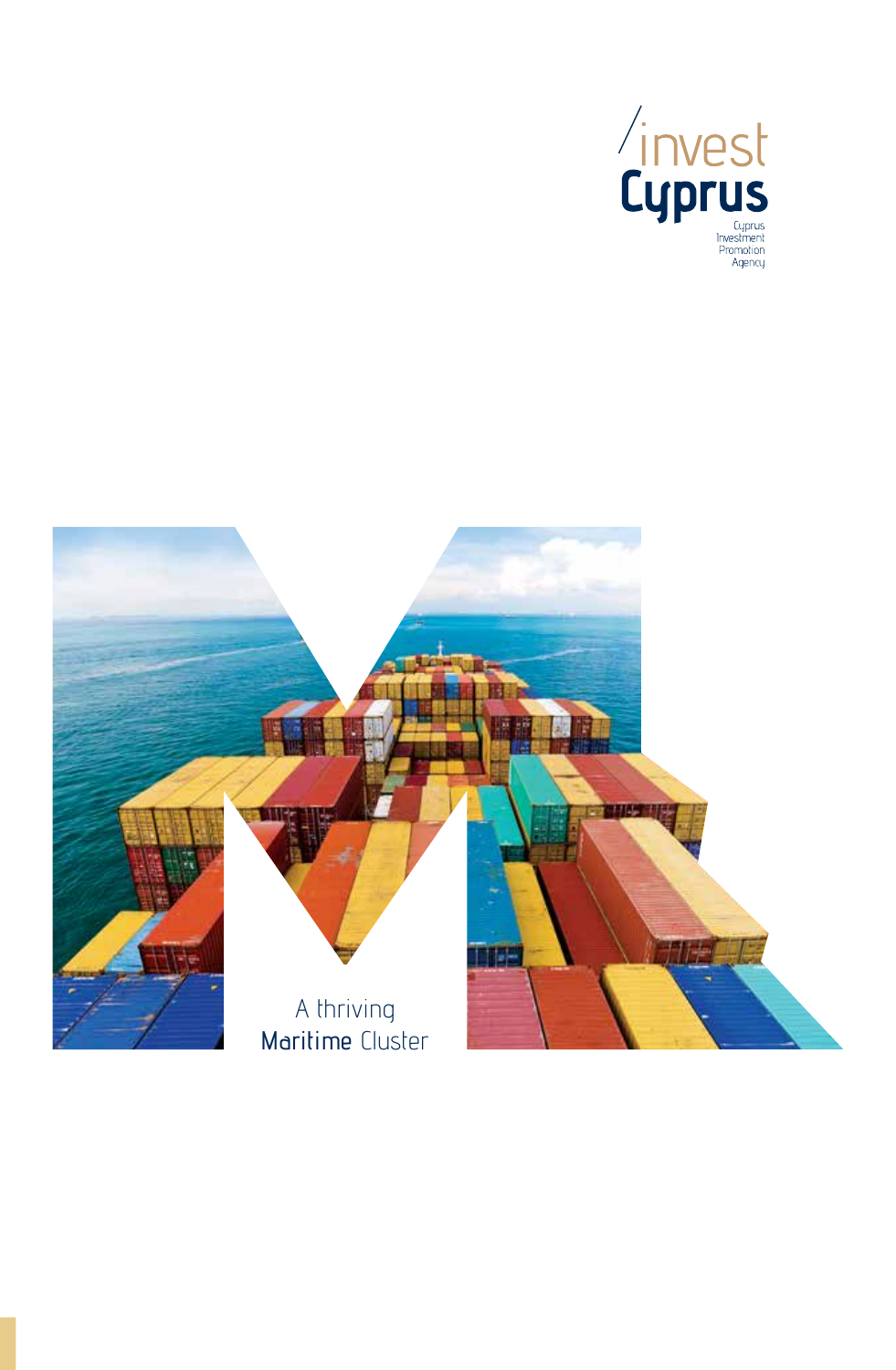

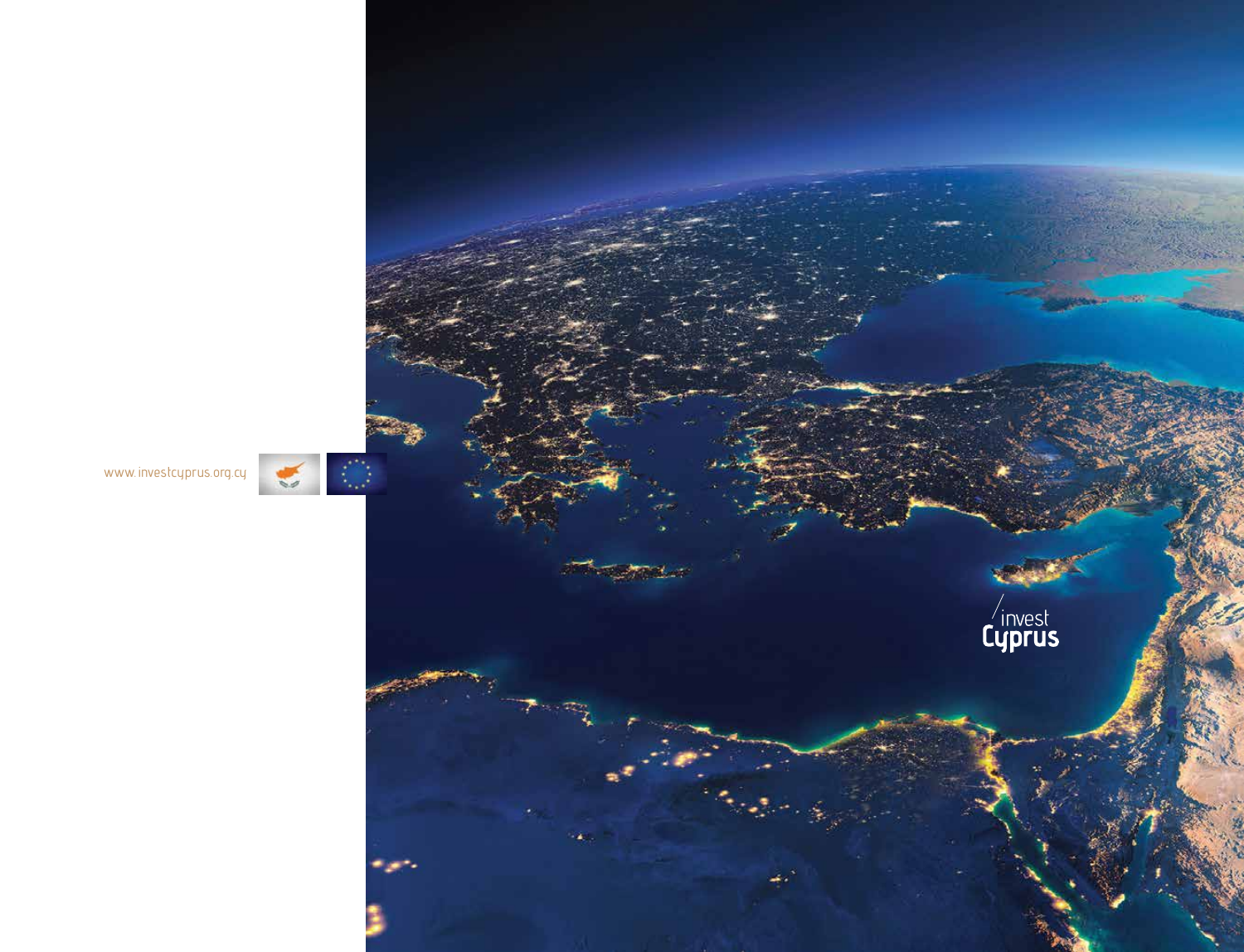# The Cyprus Maritime Cluster

1

- More than 1,000 registered ocean-going vessels with 21 million gross tonnage are registered under the Cyprus flag
- Largest third-party Shipmanagement Centre in the EU
- Among the top three Shipmanagement Centres globally
- 3rd largest merchant fleet in the EU & among the largest merchant fleet worldwide
- Over 170 shipowning, shipmanagement, chartering and shipping related companies controlling a merchant fleet of 2,200 vessels with 56 million gross tonnage, while employing approximately 4,500 employees and 55,000 seafarers

**Jumper** 

■ 東京大学 第17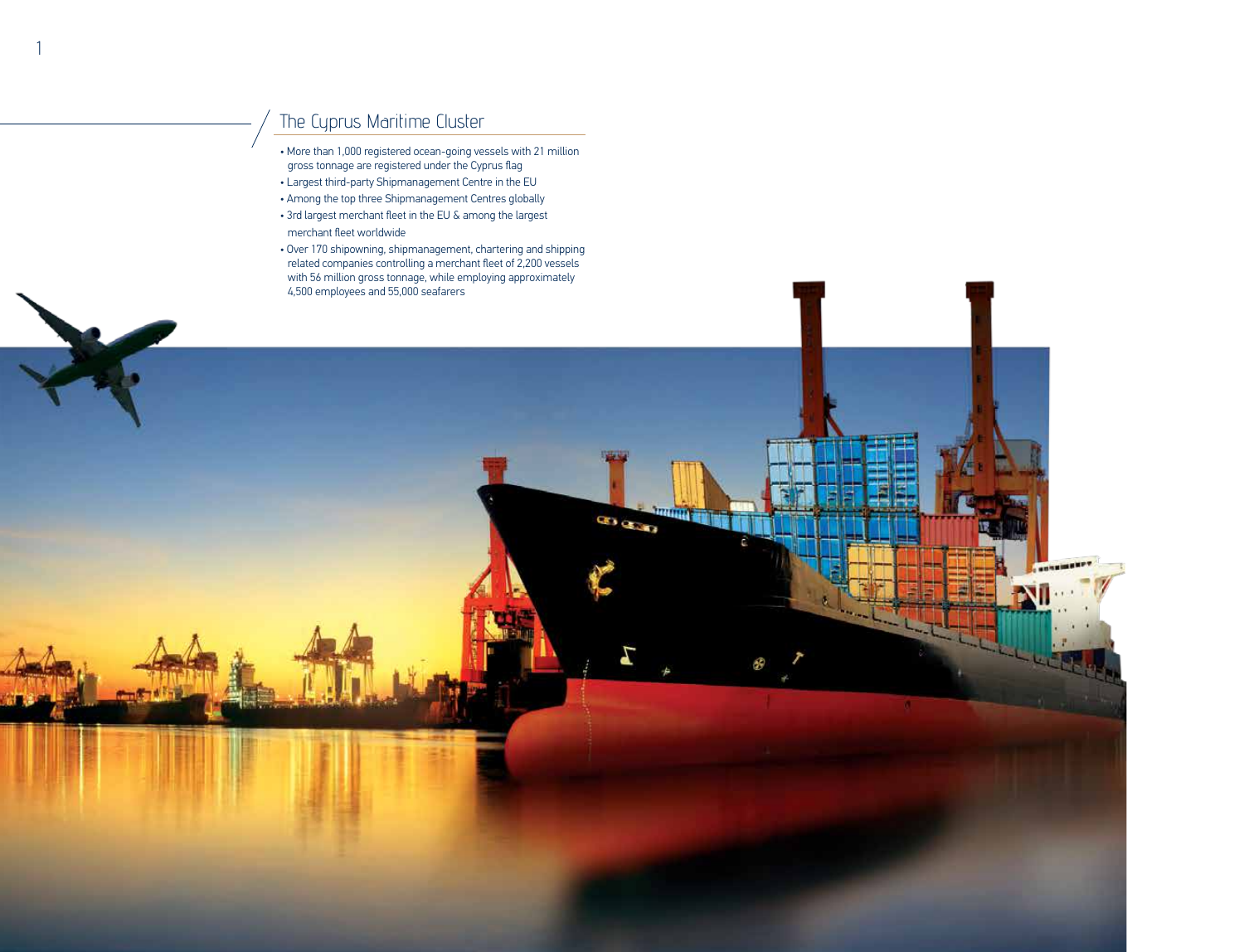## Why Establish a Cyprus Presence

Cyprus is considered as one of the most reliable and competitive shipping centres in the world in terms of services, registration fees and taxes.

#### **The Cyprus Maritime Cluster offers competitive advantages such as:**

- EU-approved Tonnage Tax System (TTS)
- • Competitive ship registration costs and fees
- • No crew/officers nationality restrictions
- 28 Merchant Shipping Bilateral Agreements
- Signatory to all international maritime conventions on safety, security and pollution prevention
- • Full protection for financiers and mortgagees
- White List of Paris and Tokyo MOUs

### **The Cyprus Tonnage Tax System (TTS)**

Cyprus has an EU-approved regime with a wide and legally endorsed Tonnage Tax System (TTS), which was introduced with the Merchant Shipping Law in 2010, covering the three "maritime transport" activities: shipowning, shipmanagement, and chartering.

Owners of Cyprus flag ships fall automatically under the tonnage tax regime, whereas shipowners of foreign flag ships, charterers and shipmanagers may opt to be taxed under the Tonnage Tax System (TTS) under certain conditions.

The law provides full exemption to shipowners, charterers and shipmanagers (crew and/or technical) from corporation tax on actual profits arising out of qualifying activities and instead imposes tonnage tax on the net tonnage of vessels as per following rates:

| Units of net tonnage | <b>Shipowners &amp; Charterers</b><br>Tonnage tax per 100 units | <b>Shipmanagers</b><br>Tonnage tax per 400 units |
|----------------------|-----------------------------------------------------------------|--------------------------------------------------|
|                      |                                                                 |                                                  |
| $1.001 - 10.000$     | €31.03                                                          | €31.03                                           |
| $10.001 - 25.000$    | €20.08                                                          | €20.08                                           |
| $25.001 - 40.000$    | €12.78                                                          | €12.78                                           |
| >40.000              | €7.30                                                           | €7.30                                            |

The tax regime covers **qualifying persons**  performing **qualifying activities** in relation to **qualifying vessels.**

**Qualifying persons** are shipowners, charterers (bareboat, demise, time and voyage) and shipmanagers providing technical and/or crewing services.

#### **Qualifying activity** for **shipowners and**

**charterers** means maritime transport of goods or passengers between Cyprus ports and foreign ports/offshore installations, or between foreign ports or offshore installations and specifically includes towage, dredging and cable laying.

Qualifying activity when applied to **shipmanagers**  means services provided to a shipowner or bareboat charterer on the basis of written agreement in relation to crew and/or technical management.

## **Qualifying vessel** is a sea-going vessel that:

- has been certified under the applicable international or national rules and regulations, and
- is registered in the register of a member country of the International Maritime Organization (IMO) and International Labour Organization (ILO) Certain types of ships are excluded (e.g. fishing vessels, river vessels, yachts etc.)

幂

### **Advantages of the Cyprus Tonnage Tax System (TTS):**

- No tax on shipping profits made from qualifying shipping activities including profits from the sale of qualifying ships
- • No tax on dividends paid out on profits made from qualifying shipping activities
- No tax on wages or benefits of seafarers on qualifying Cyprus flag ships

### **Cyprus' Shipping Sector offers wider industry benefits, which include:**

- More than 60 Double Tax Avoidance Treaties • No estate duty on the inheritance of shares
- in a shipowning company • Efficient and reliable 24/7 services to the
- shipping industry
- Strong involvement in international shipping for a (IMO, ILO) and the EU
- Competitive investment funds legislation offering alternative funding solutions to shipping companies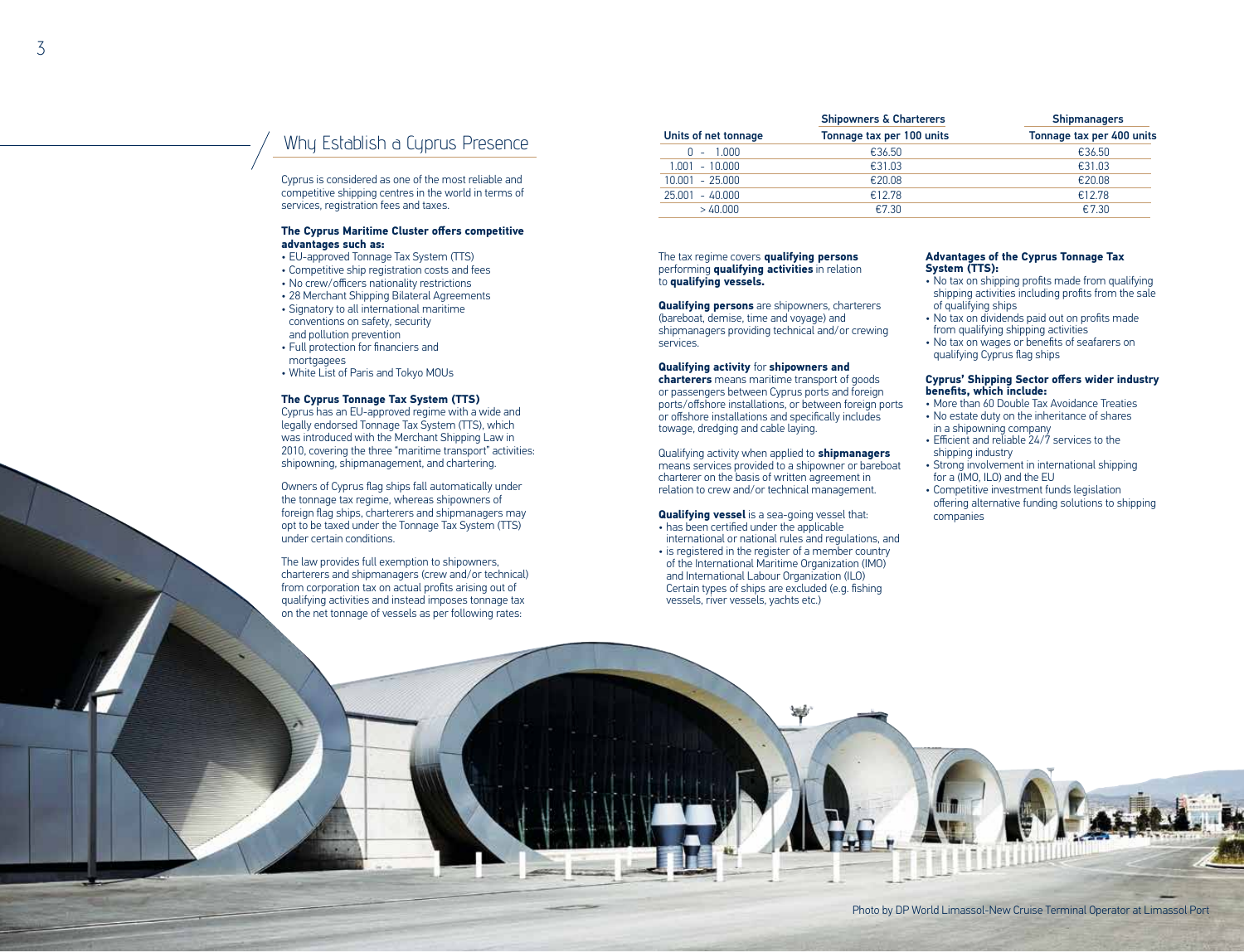



## Growth Drivers

The existence of word-class deepwater natural gas reserves in Cyprus' Exclusive Economic Zone (EEZ) is bringing new and exciting opportunities, which naturally the Shipping Sector activities will be closely connected to.

With the ongoing energy developments in the neighbouring countries, there are prospects for Cyprus to become an energy hub in the Eastern Mediterranean, used as a base for servicing the region. Increase in trade and enhancement of port infrastucture in the region is also expected to have a positive impact.

This has / will lead to:

- Increase in trade activity and private participation in port infrastructure development (e.g. Larnaca port)
- • Rising cargo traffic • Employment opportunities
- 
- Development of terminals that deal with LNG (Liquified Natural Gas)

## FDI Policy

The creation of an autonomous "Shipping Deputy Ministry to the President" is strong evidence that the Shipping Sector constitutes a main priority for the State.

The "Shipping Deputy Ministry to the President" has been designed to operate with innovative flexibility, to implement development strategies that meet the constantly evolving demands of international competition.

The government is committed to preserving and enhancing the competitive advantages of the Cyprus Maritime Cluster.

## How to Register a Ship

## A ship may be registered in Cyprus once it fulfils one of the following criteria:

More than 50% of the shares of the ship must be owned by Cypriot citizens or by citizens of Member States of the EU or of the European Economic Area. Those who are not permanent residents of the Republic will have to appoint an authorised representative in the Republic of Cyprus, or

100% of the shares of the ship must be owned by corporations, which operate in accordance with the laws of the Republic and have their registered office in the Republic of Cyprus, or they operate in accordance with the laws of any other EU or EEA Member State and have their registered office, central administration or principal place of business within the EEA or by corporations registered outside the EU or the EEA but controlled by Cypriot citizens or citizens of a Member State.

In both of the latter cases, they must have either appointed an authorised representative in Cyprus or the management of the ship must be entrusted in full to a Cypriot or Community shipmanagement company in Cyprus.

Yachts and other pleasure crafts may also be registered in Cyprus.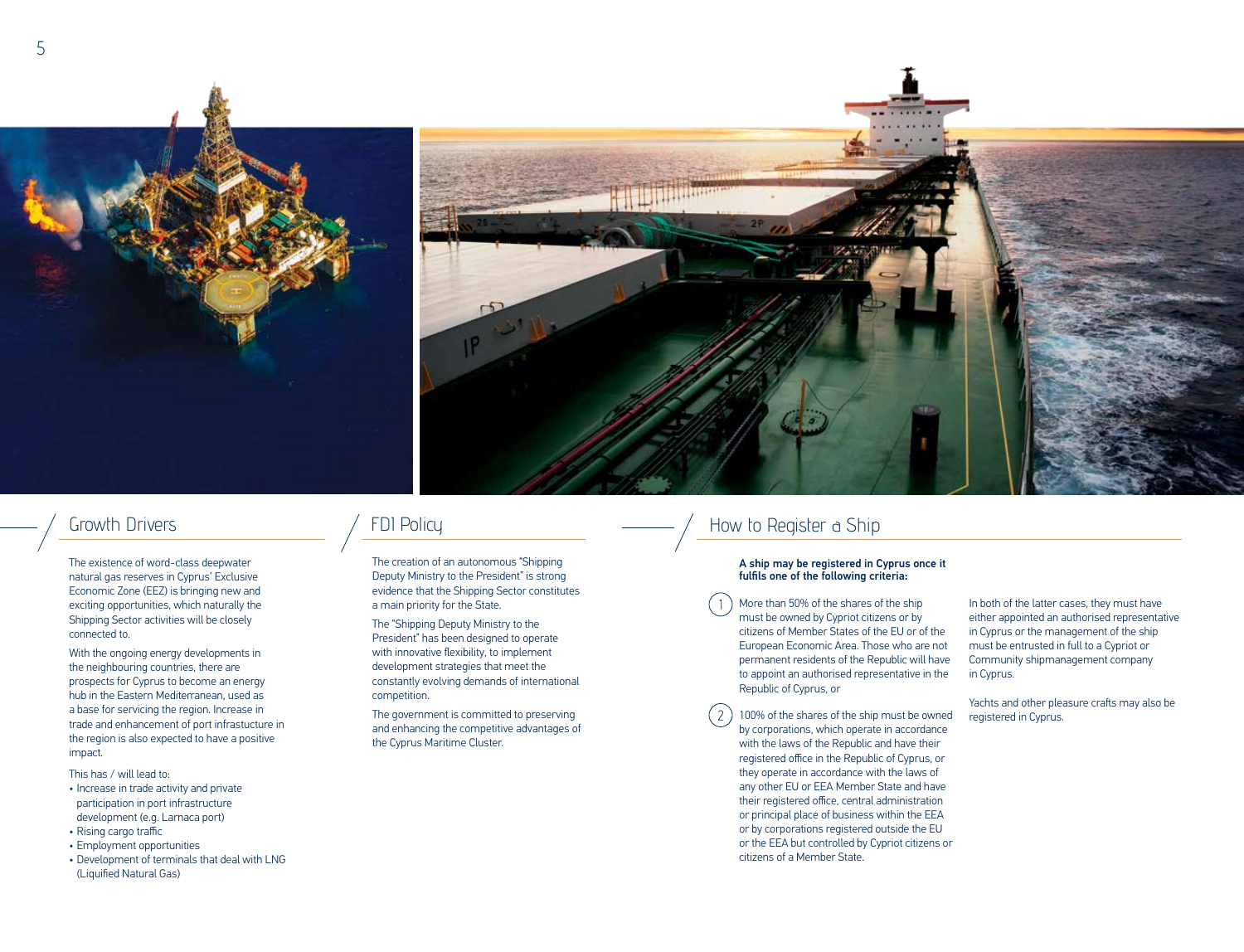- • 2 deep-sea ports in Limassol & Larnaca
- Limassol Marina
- A number of marinas under development across the island (Larnaca, Ayia Napa, Paralimni, Paphos)
- • Limassol Port Ship-repair Services
- Ship Finance

# Infrastructure Andrew Safety Policy

Cyprus adopted a maritime safety policy, which focuses on the effective control of ships and the improvement of the quality of the country's merchant fleet.

Cyprus enacted an Anti-Piracy Law; a comprehensive and pioneer legislation for the protection of Cyprus ships from piracy and other unlawful acts, including a legal framework allowing and regulating the use of private armed security personnel in highrisk areas.

## Maritime Labour Standards Authorities

One of the first countries to have ratified the Maritime Labour Convention 2006. The Convention adopts minimum requirement standards governing the overall maritime labour and ensures that there is a substantial commitment to the principles of decent working conditions of seafarers on board of ships and their fundamental rights.

Cyprus' Maritime offices are located in Limassol (Cyprus), as well as Hamburg (Germany), New York (USA), London (UK), Piraeus (Greece), Rotterdam (Netherlands), and Brussels (Belgium).

The Cyprus Shipping Chamber is the trade association of the Shipping Industry in Cyprus. For more than 28 years, the Chamber acts as an influential body in local maritime affairs, while actively representing the interest of the entire major shipowning, shipmanagement, chartering and shipping related member companies both in Cyprus and abroad.

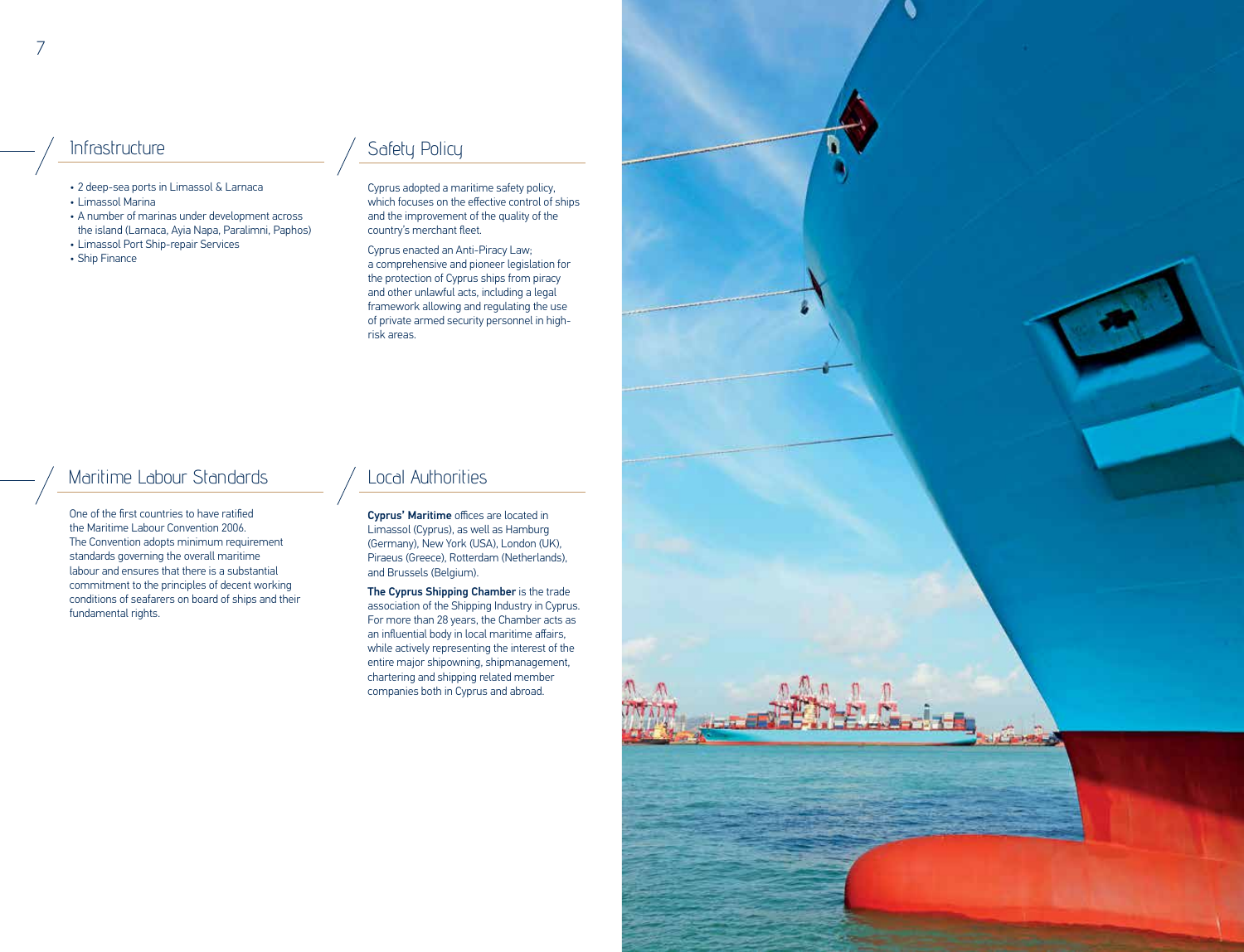

# About Invest Cyprus

Businesses and individuals considering investment into Cyprus have a partner on the ground at all stages of the investment cycle. Invest Cyprus is the government's dedicated partner responsible for attracting and facilitating Foreign Direct Investment (FDI) in key economic sectors.

Being the lead agent in establishing Cyprus as a world-class investment destination, Invest Cyprus proactively promotes the enhancement of the country's competitive environment, advocating reform and maximising FDI, for the economic and social benefit of Cyprus. In close collaboration with all government authorities, public institutions and the private sector, **Invest Cyprus** is the investor's first point of contact.

Invest Cyprus is a member of the World Association of Investment Promotion Agencies (WAIPA) and the Mediterranean Investment Network, ANIMA.

Disclaimer: The information available in this guide intends to provide a general introduction to the business environment in Cyprus, and every reasonable effort is being made to ensure its accuracy and timely amendment. In no circumstances shall the Cyprus Investment Promotion Agency (CIPA) be legally bound as a result of any information contained in this guide. Updated information can be found at all times on the website of Cyprus Investment Promotion Agency, at www.investcyprus.org.cy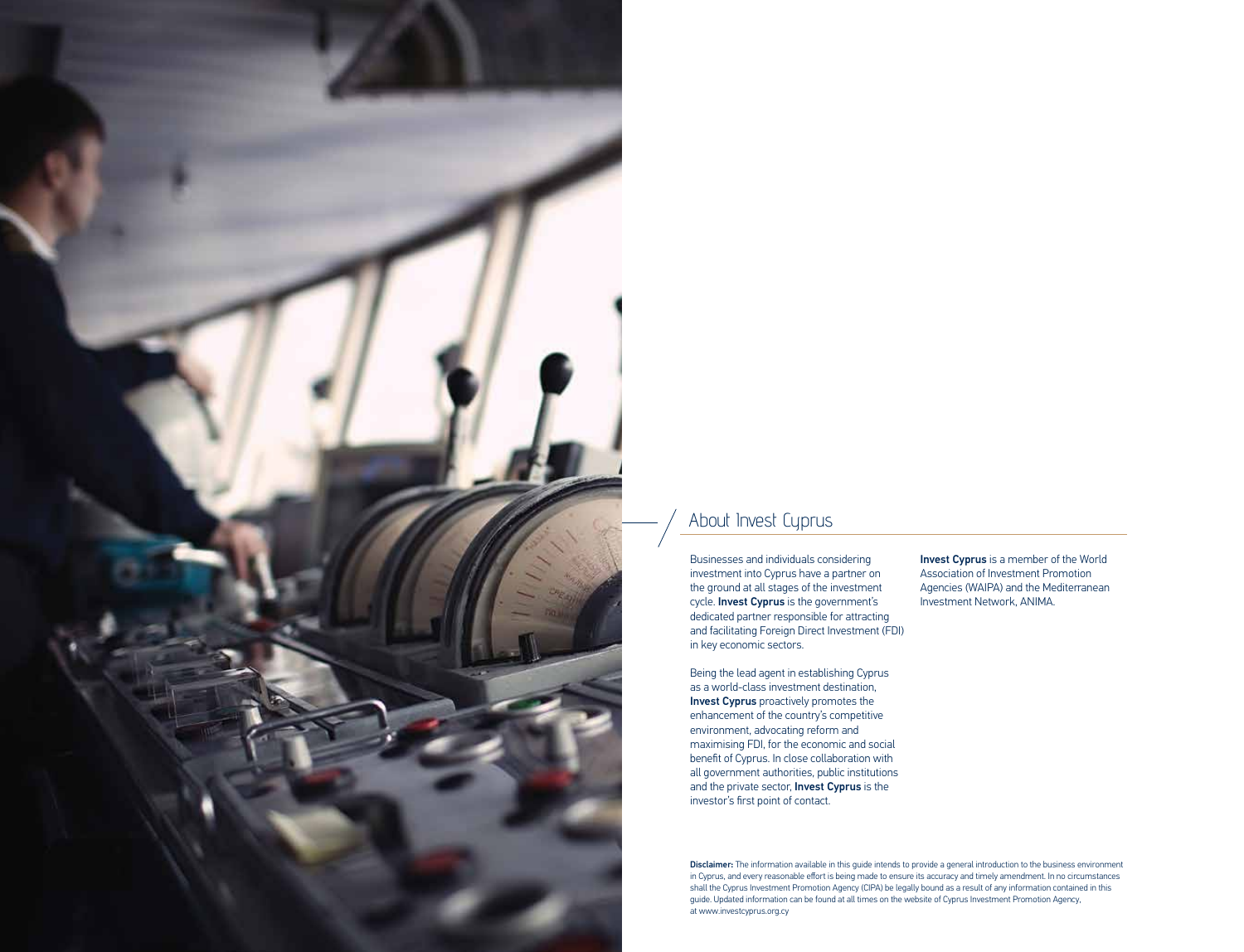Cyprus Investment Promotion Agency Severis Building, 9 Makariou III Ave. 4th Floor, Nicosia 1065 P.O.Box 27032, Nicosia 1641 Cyprus Tel. + 357 22 44 11 33 Fax + 357 22 44 11 34 E info@investcyprus.org.cy www.investcyprus.org.cy